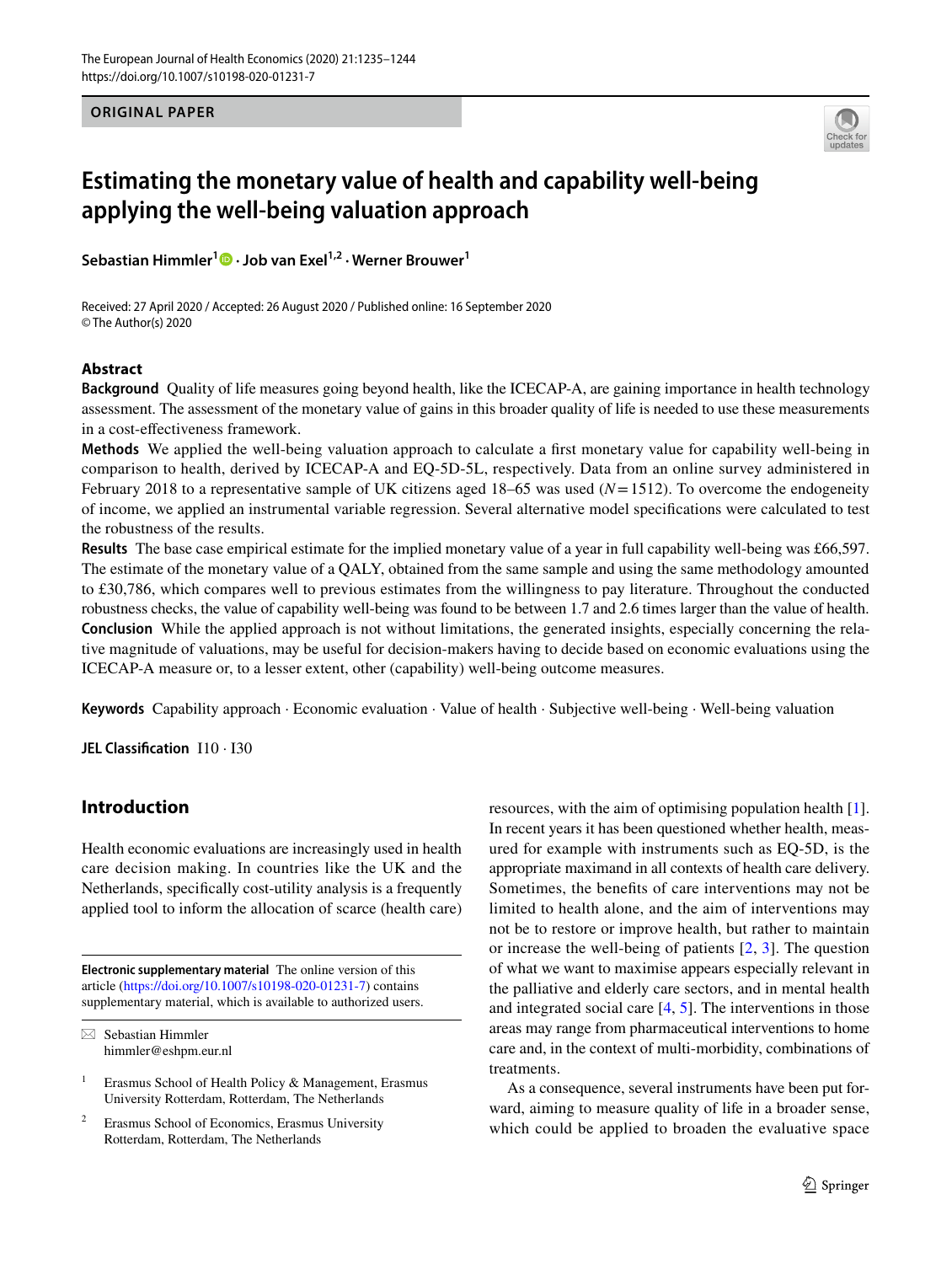of health economic evaluations [[6\]](#page-7-5). In this context, some researchers focused on an operationalisation of Amartya Sen's capability approach [\[7](#page-7-6)], which emphasises the importance of individuals' ability to reach certain well-being states (capability) instead of being in these states (functioning). A prominent example is the ICEpop CAPability measure for adults (ICECAP-A), an instrument developed for assessing the capability well-being of the general adult population. The ICECAP-A measures capabilities in five dimensions with four levels each: (i) stability (ii) attachment (iii) autonomy (iv) achievement, and (v) enjoyment [[8\]](#page-7-7). The measure was validated and tested in diferent contexts with promising results and continues to be validated further [\[9–](#page-7-8)[14\]](#page-8-0). Moreover, it was shown that the ICECAP-A measures a broader construct and also comprises complementary information compared to common generic health utility measures like EQ-5D-3L and EQ-5D-5L [[15,](#page-8-1) [16\]](#page-8-2).

In the new Dutch pharmaco-economic guidelines specifc attention is paid to broader outcome measures, in particular the ICECAP instruments [\[17](#page-8-3)]. This may not only increase their use in the context of economic evaluations of pharmaceutical and other interventions, but also brings up the issue as to how the results of such broader economic evaluations should be used in decision making. Indeed, the current (applications of) capability measures still raise important questions [[18\]](#page-8-4), including how results from economic evaluations using capabilities, likely in the form of incremental cost-efectiveness ratios (ICERs), should be interpreted. Valuable in this context would be information on an appropriate threshold value for capabilities, analogous to the qualityadjusted life-year (QALY) threshold for health gains. While the monetary value of a QALY has been extensively studied, primarily using willingness to pay [[19,](#page-8-5) [20\]](#page-8-6), research on the monetary value of capability well-being is still lacking.

This study aims to fll this gap, by estimating a frst monetary value of a year in full capability well-being, using the well-being valuation method to ICECAP-A index values in a representative sample of UK citizens aged 18–65. Using the same approach and sample, we furthermore provide estimates of the same kind for the monetary value of a QALY based on EQ-5D-5L data, facilitating a frst comparison of the societal valuations of these constructs.

#### **Methods**

#### **Conceptual model**

The well-being valuation approach uses observational data to assess the experienced average impact of a change in a good on individuals' overall utility *u*, proxied by subjective well-being (SWB) or life satisfaction, and calculating the change in income necessary to maintain the same level of utility [\[21\]](#page-8-7)*.* This obtained monetary valuation is also known as compensating surplus (CS). This regression-based approach circumvents the inherent drawbacks of willingness to pay experiments by not directly asking individuals for a monetary value of a certain good [[22](#page-8-8), [23](#page-8-9)]. Applying the well-being valuation approach for estimating monetary values of capability well-being and health requires the following assumption about the relationship between health, capability and SWB: Individual's overall utility *u*, as proxied by SWB, is a function of health or capability well-being *Q*. Imposing this type of relationship on capabilities is in confict with the normative position that capabilities go not only beyond health but also beyond utility and SWB [\[24](#page-8-10)]. While we do acknowledge that there is some evidence based on individual-level data in favour of this competing interpretation  $[25]$ , this is a necessary assumption due to the mechanics of the well-being valuation approach.

$$
u(Q, Y, X) = SWB(Q, Y, X).
$$
\n<sup>(1)</sup>

Utility *u* is furthermore determined by income *Y,* and certain individual and socioeconomic characteristics summarised in vector *X.* We followed a three-stage well-being valuation procedure, as previously formulated [[21](#page-8-7), [26](#page-8-12)]. The three steps include separately estimating the impact of income and the good to be valued on SWB (steps 1 and 2) and then calculating the compensating surplus (CS) according to Eq.  $(2)$  $(2)$  (step 3):

<span id="page-1-0"></span>
$$
CS = Y^0 - e^{\left[\ln(Y^0) - \frac{Q'}{Y'}\right]},\tag{2}
$$

*Y*<sup>*'*</sup> and *Q*<sup>*'*</sup> are the marginal effects of changes in income and health or capability on SWB, and  $Y^0$  represents a representative level of population income.

#### **Data and model specifcation**

The data for the analysis originated from a cross-sectional survey of UK citizens, which was not specifcally designed for this analysis and is, therefore, limited to individuals aged 18–65. Random sampling and survey administration were conducted by Survey Sampling International in February 2018 using an online survey format. The sample was aimed to be representative regarding age, gender and level of education and consisted of 1512 individuals. The survey included inter alia questions about health, well-being, income, employment and marital status, religiosity and information about the health risk attitude of respondents (in the listed order) [[27\]](#page-8-13).

The impact of health *H* and capability well-being CW on SWB were estimated separately, due to their substantial overlap and likely collinearity. While it has been discussed before that estimating the efect of health on SWB is prone to issues of endogeneity [\[28](#page-8-14), [29\]](#page-8-15), it was not possible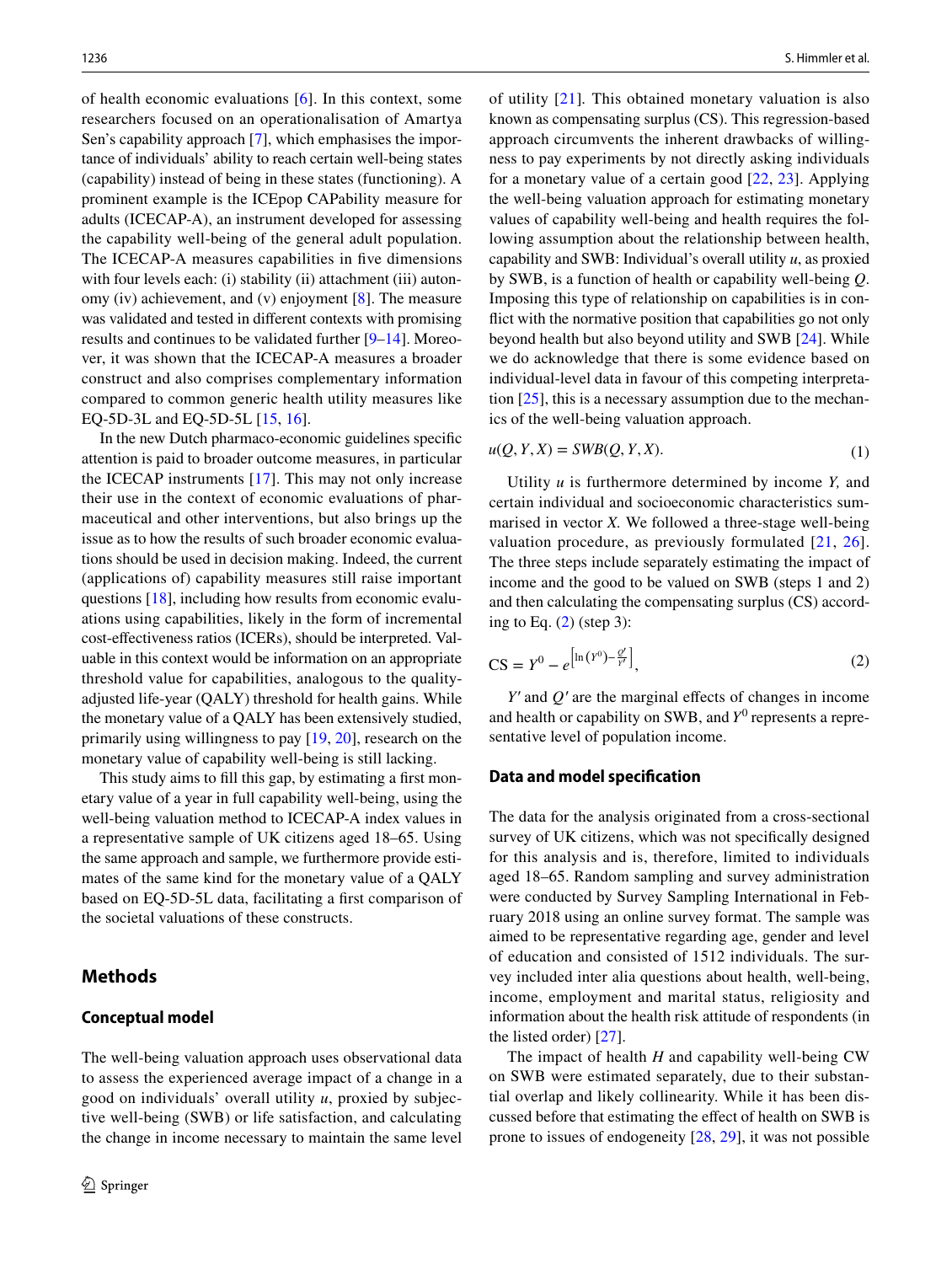to address this issue adequately due to the limitations of the used data. Applying a previously used instrument for health—average health per socioeconomic cell—was not feasible, possibly a result of the small sample size [[30](#page-8-16)], SWB*<sup>i</sup>* was assessed using Cantril's ladder, a one-dimensional life satisfaction instrument asking respondents to rate their life from worst possible to best possible life on a 0–10 scale [\[31\]](#page-8-17). The impact of health and capability well-being were estimated using ordinary least squares, assuming cardinality in the responses [\[32](#page-8-18)]:

$$
SWB_i = \beta_0 + \beta_1 H_i + \beta_2 \ln(Y_i) + \beta_3 X_i + \varepsilon_i,
$$
\n(3)

$$
SWBi = \alpha_0 + \alpha_1 CW_i + \alpha_2 \ln(Y_i) + \alpha_3 X_i + \mu_i.
$$
 (4)

Health of respondents *Hi* was measured via EQ-5D-5L utilities, applying the English EQ-5D-5L tarif estimated by Devlin et al. (2018) [\[33\]](#page-8-19). Capability well-being, CW<sub>i</sub>, was assessed via ICECAP-A index values [\[8](#page-7-7), [34\]](#page-8-20). Estimates for income  $Y_i$  were obtained by asking respondents to place their combined monthly household income before taxes into 12 prespecifed intervals. In a follow-up question, respondents were asked to indicate exact amount within these intervals. Missing exact income amounts were imputed based on the sample means of the income interval selected in the frst step, if applicable. *Xi* contains age, gender, education, marital status, and employment status, which have been shown to infuence SWB [[35](#page-8-21)]. Following further guidance from the literature, we also controlled for religiosity, measured by asking for the importance of religion on a 7-point Lik-ert-scale, and religious affiliation [[36](#page-8-22)]. Information on the health risk attitude of individuals [\[27\]](#page-8-13) was included to partly account for personality [[37\]](#page-8-23).

Income coefficient estimates in SWB regressions are likely endogenous due to reverse causality [\[38,](#page-8-24) [39](#page-8-25)], measurement error or omitted variables like working hours, or time spent away from family [\[40\]](#page-8-26). Instrumental variable (IV) approaches have been used to overcome this problem [[41,](#page-8-27) [42\]](#page-8-28). We, therefore, applied a two-stage least squares (2SLS) approach [[43](#page-8-29)], testing diferent available candidate instruments. In the fnal analysis, we used whether a household currently holds home contents insurance (CI) as an instrument for income *Y*. The logarithmic transformation of income was used to account for its diminishing marginal return on SWB [[44\]](#page-8-30). The 2SLS approach took the following form:

$$
SWB_i = \gamma_0 + \gamma_1 H_i + \gamma_2 \ln(Y_i) + \gamma_3 X_i + \omega_i,
$$
\n<sup>(5)</sup>

$$
\ln(Y_i) = \delta_0 + \delta_1 \mathbf{C} \mathbf{I}_i + \delta_2 X_i + v_i. \tag{6}
$$

To be a suitable instrument, CI must be sufficiently correlated with income. Possible channels could be that purchasing the insurance is more afordable if income is higher, or that higher income could lead to the household containing more valuable objects, which increases the likelihood of obtaining CI.

<span id="page-2-1"></span><span id="page-2-0"></span>The instrument should furthermore only be correlated with SWB through income. However, this is generally not testable [\[43\]](#page-8-29). It is unlikely that the presence of contents insurance (directly) infuences individuals' SWB. The insurance efect of increased (fnancial) stability could be a possible channel. However, we found only a small and negative correlation between CI and the stability dimension of the ICECAP-A  $(r = -0.15)$ . Maintaining CI could relate to personality traits like risk aversion, which might infuence SWB. Nevertheless, we were directly controlling for risk attitude, which is furthermore merely weakly correlated with CI  $(r=0.14)$ . Additionally, the obtained SWB values might not originate from the same individual, who decided about purchasing CI. Unfortunately, we had no information available to investigate this. Finally, CI could be indicative of possessing more valuable items or living in a nicer home, which does impact SWB [[35\]](#page-8-21). However, we argue that these aspects are also, at least partly, mediated through income.

Coefficient estimates from Eqs.  $(3)$  $(3)$  to  $(6)$  $(6)$  were used to calculate the compensating surplus (CS) for one QALY and one year in full capability well-being (YFC) according to the following equations:

<span id="page-2-2"></span>
$$
\text{CS(QALY)} = \frac{1}{\Delta H} * \left[ Y^0 - e^{\left[ \ln \left( Y^0 \right) - \frac{\beta_1}{r_2} * \Delta H \right]} \right],\tag{7}
$$

<span id="page-2-3"></span>
$$
\text{CS(YFC)} = \frac{1}{\Delta \text{CW}} * \left[ Y^0 - e^{\left[ \ln \left( Y^0 \right) - \frac{\alpha_1}{r_2} * \Delta \text{CW} \right]} \right]. \tag{8}
$$

where  $Y^0$  was set to the sample's median yearly household income of £27,000, while  $\Delta H$  and  $\Delta CW$  represented incremental changes in health and capability well-being. It was necessary to impose incremental changes of *H* and CW since under the framework laid out in Eq. ([2\)](#page-1-0) the CS would be constrained at the pre-specifed level of income [[26](#page-8-12)]. The incremental approach mirrors contingent valuation studies, where willingness to pay for small health changes are aggregated to a full QALY [\[19](#page-8-5)]. The size of the incremental change  $\Delta$  was set to 0.1, corresponding to half a standard deviation, which was found to be a reasonable approximation of the minimally important clinical diference for health-related quality of life measurements [[45\]](#page-8-31).

Descriptive and regression analyses were performed using STATA 15.0 (Stata Corp. 2018. Stata Statistical Software: Release 15. College Station, TX: Stata Corp LP). 2SLS estimates were obtained using the ivreg2 package [[46](#page-8-32)]. All monetary amounts presented in the following correspond to 2018 prices.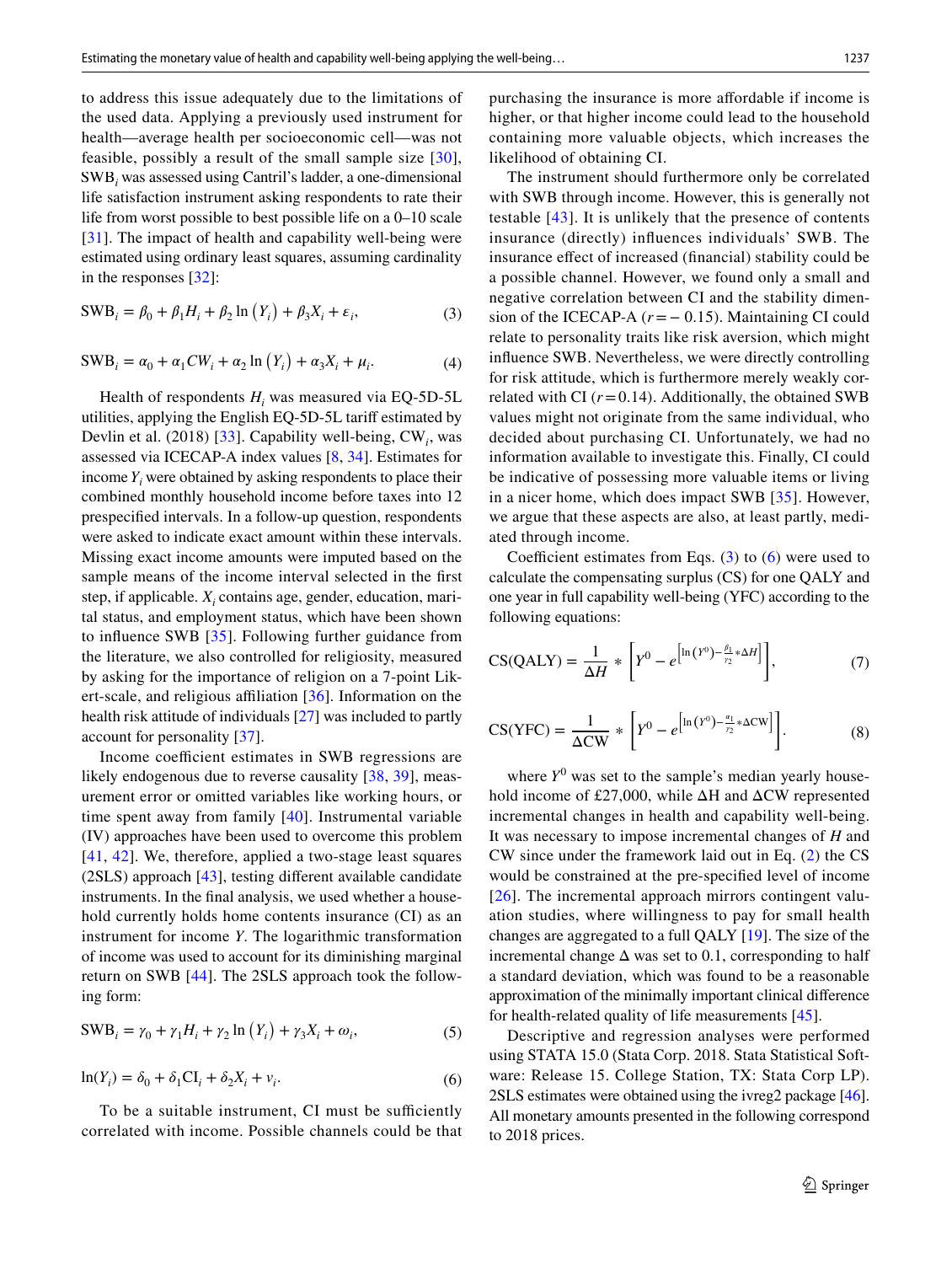#### **Robustness checks**

The robustness of the estimates was examined testing the following specifcations: First, to gain insights into the relevance of accounting for the endogeneity of income, the non-instrumented, standard OLS income estimate was used instead of the IV income estimate. Second, an income coeffcient estimate from a study based on much richer data was used. We linearly rescaled the dependent variable from 0–10 to 1–7 interval to match the SWB measure used in the analysis by Fujiwara  $[26]$ , and applied his log-income coefficient estimate, as it was based on (random) lottery wins. Third, SWB was assessed via the multidimensional Satisfaction with Life Scale (SWLS) instead of Cantril's ladder [[47](#page-8-33)], with SWLS scores rescaled from 0 to 10 to facilitate comparison of coefficients. Fourth, the unweighted average of Cantril's ladder and SWLS on a 0–10 scale were used as a compound SWB measure, as it was previously suggested that such a compound measure could be more robust than either of the measures on its own [\[48](#page-8-34)]. Fifth, instead of using the weighted population tarifs for scoring EQ-5D-5L and ICECAP-A values, we used the unweighted and rescaled  $(0-1)$  sum scores of these measures to test the sensitivity of the estimates to applying population tarifs, as both tarifs were based on diferent valuation methods. In the sixth robustness check, the mapped EQ-5D-3L value set was used instead of the EQ-5D-5L value set, since the methodology applied for the latter has come under scrutiny [[49\]](#page-8-35). In the seventh specification,  $Y^0$  was set to the mean yearly income of £37,843, instead of the median income of £27,000. In the last two robustness checks, Δ*H* and ΔCW were set to 0.05 and 0.20, as the size of the increment may still be considered somewhat arbitrary.

#### **Results**

#### **Estimates for income, health and capability well‑being**

After excluding 139 observations with no income information, and imputing income interval sample means for 358 respondents who only reported their income interval, the analysis sample included 1373 individuals. There were no missing values in the remaining variables. This sample was comparable to the UK population aged 18–65 concerning most characteristics (Table [1\)](#page-3-0). The reported average yearly gross income of £37,843 in the sample is lower than the UK average of £45,773 in 2018. The average ICECAP-A index is slightly lower than previously observed in a general population sample, which included individuals above 65 with generally lower capabilities [[50\]](#page-9-0).

<span id="page-3-0"></span>

| Table 1 Characteristics of analysis sample and IV-sample |
|----------------------------------------------------------|
|----------------------------------------------------------|

|                          | Total sample |           | IV-sample |           |
|--------------------------|--------------|-----------|-----------|-----------|
|                          | Mean         | <b>SD</b> | Mean      | <b>SD</b> |
| Cantril's ladder         | 6.4          | 2.0       | 6.9       | 1.8       |
| <b>ICECAP-A</b>          | 0.75         | 0.20      | 0.79      | 0.176     |
| EQ-5D-5L                 | 0.84         | 0.21      | 0.85      | 0.205     |
| HH income in $E$         | 37,843       | 56,729    | 45,200    | 78,838    |
| Age                      | 42.6         | 13.9      | 47.2      | 12.4      |
| Female                   | 51.8%        |           | 48.8%     |           |
| Tertiary education       | 45.4%        |           | 50.0%     |           |
| Marital status           |              |           |           |           |
| Married                  | 59.5%        |           | 66.8%     |           |
| Divorced/widowed         | 9.2%         |           | 10.9%     |           |
| Never married            | 31.3%        |           | 22.3%     |           |
| <b>Employment</b> status |              |           |           |           |
| Employed                 | 54.8%        |           | 61.9%     |           |
| Self-employed            | 9.5%         |           | 9.2%      |           |
| Unemployed               | 5.5%         |           | 2.2%      |           |
| Homemaker                | 9.7%         |           | 6.1%      |           |
| Student                  | 5.2%         |           | 1.0%      |           |
| Retired                  | 9.5%         |           | 14.8%     |           |
| Unable to work           | 5.8%         |           | 4.9%      |           |
| Religious affiliation    |              |           |           |           |
| Christian                | 42.1%        |           | 49.8%     |           |
| Atheist                  | 32.8%        |           | 29.5%     |           |
| Agnostic                 | 13.0%        |           | 11.9%     |           |
| Muslim                   | 3.8%         |           | 1.8%      |           |
| Other religion           | 8.4%         |           | 7.0%      |           |
| Importance of religion   | 2.8          | 2.0       | 2.8       | 2.1       |
| <b>HRAS</b>              | 29.0         | 5.8       | 30.1      | 5.4       |
| N                        | 1373         |           | 1373      |           |
|                          |              |           |           |           |

*IV* instrumental variable, *HH* household; Importance of religion measured on a 1 (low) to 7 (high) scale; *HRAS* health risk attitude scale ranging from 6 (risk loving) to 42 (risk averse)

Coefficients from the separate health and capability regressions as described in Eqs. ([3\)](#page-2-0) and ([4](#page-2-1)) are shown in columns (I) and (II) of Table [2](#page-4-0). Parameters estimates for EQ-5D-5L and ICECAP-A were positive and signifcant, (2.665 and 6.234), meaning that health and capability have the expected positive impact on SWB. The signs of the coefficients of most control variables corresponded to findings from the literature  $[35, 41]$  $[35, 41]$  $[35, 41]$  $[35, 41]$  $[35, 41]$ . Coefficient estimates from the 2SLS IV regression are shown in column (III). Around a third of respondents (*N*=516) reported that their household holds contents insurance. The log-income coefficient was 2.201. Control variables deviated slightly between the models, namely in a higher positive impact of being retired, a negative impact of education and no efect of marital status and unemployment.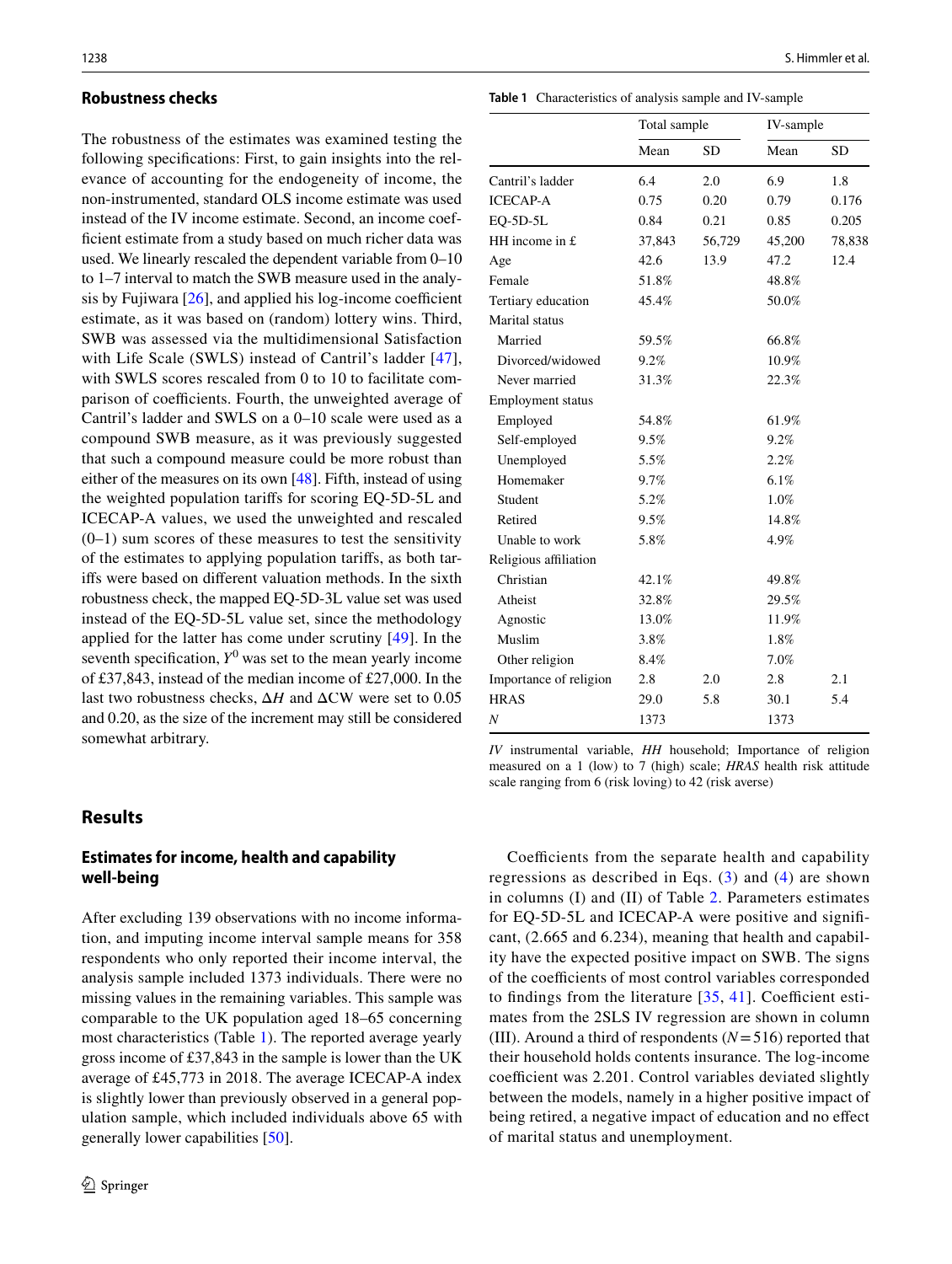<span id="page-4-0"></span>Estimating the monetary value of health and capability well-being applying the well-being… 1239

|                           | (I)         |         | (II)        |         | (III)       |         |
|---------------------------|-------------|---------|-------------|---------|-------------|---------|
|                           | Health      |         | Capability  |         | Income-IV   |         |
| Log yearly income         | $0.495***$  | (0.065) | $0.308***$  | (0.054) | 2.201***    | (0.638) |
| $EQ-5D-5L$                | $-2.665***$ | (0.305) |             |         | $2.310***$  | (0.378) |
| <b>ICECAP-A</b>           |             |         | $6.234***$  | (0.243) |             |         |
| Age                       | $-0.026$    | (0.029) | $-0.006$    | (0.024) | $-0.004$    | (0.037) |
| Age-squared               | 0.0003      | (0.000) | 0.0001      | (0.000) | 0.0001      | (0.000) |
| Male                      | $-0.011$    | (0.093) | $-0.012$    | (0.075) | $-0.068$    | (0.119) |
| Tertiary education        | 0.038       | (0.094) | $-0.085$    | (0.076) | $-0.395*$   | (0.199) |
| Divorced or widowed       | $-0.358*$   | (0.168) | 0.078       | (0.132) | 0.256       | (0.304) |
| Never married             | $-0.536***$ | (0.121) | $-0.033$    | (0.096) | 0.202       | (0.306) |
| Self-employed             | 0.100       | (0.180) | 0.117       | (0.139) | 0.451       | (0.249) |
| Unemployed                | $-0.579*$   | (0.231) | $-0.275$    | (0.190) | 0.661       | (0.546) |
| Homemaker                 | $-0.257$    | (0.169) | $-0.028$    | (0.133) | 0.387       | (0.308) |
| Student                   | $-0.357$    | (0.247) | $-0.589**$  | (0.226) | $-0.084$    | (0.365) |
| Retired                   | $0.537**$   | (0.188) | 0.115       | (0.148) | $0.864***$  | (0.253) |
| Unable to work            | $-0.514$    | (0.277) | $-0.541**$  | (0.197) | 0.672       | (0.534) |
| Atheist                   | 0.245       | (0.138) | 0.182       | (0.111) | 0.268       | (0.168) |
| Agnostic                  | 0.097       | (0.161) | 0.095       | (0.139) | 0.038       | (0.202) |
| Muslim                    | $-0.462$    | (0.303) | 0.013       | (0.241) | $-0.330$    | (0.307) |
| Other religion            | $-0.013$    | (0.172) | 0.101       | (0.145) | $-0.095$    | (0.235) |
| Importance of religion    | $0.147***$  | (0.031) | $0.097***$  | (0.025) | $0.148***$  | (0.038) |
| <b>HRAS</b>               | $0.077***$  | (0.009) | $0.033***$  | (0.007) | $0.0687***$ | (0.011) |
| Constant                  | $-2.858**$  | (0.954) | $-2.657***$ | (0.767) | $-20.60**$  | (6.687) |
| Ν                         | 1373        |         | 1373        |         | 1373        |         |
| Root MSE                  | 1.662       |         | 1.345       |         | 2.021       |         |
| $R$ -squared              | 0.334       |         | 0.564       |         |             |         |
| Kleibergen-Paap rk LM     |             |         |             |         | 21.55***    |         |
| Kleibergen-Paap rk Wald F |             |         |             |         | 21.63***    |         |
| Test for endogeneity      |             |         |             |         | $10.65***$  |         |

Input parameters for Eqs. ([7\)](#page-2-2) and ([8](#page-2-3)) are in bold

*HRAS* health risk attitude scale; Standard errors in parentheses; \**p*<0.05, \*\**p*<0.01, \*\*\**p*<0.001

Kleibergen-Paap rk Wald F statistic (21.832 with Stock-Yogo critical 10% value 16.38) and Kleibergen-Paap rk LM statistic of  $(21.746, p < 0.001)$ , indicated that the used instrument was not weak or underidentifed. This was further substantiated by a significant coefficient  $(p < 0.001)$  of CI in the frst stage regression (Appendix A). The characteristics of the IV sample were reasonably similar to the full sample (Table [1](#page-3-0)), with slightly higher levels of life satisfaction, capability well-being and income. Testing for the endogeneity of log income revealed that the variable should not have been treated as exogenous  $(p < 0.001)$ .

## **Implied monetary values and results from robustness checks**

The resulting monetary valuations of one QALY and one YFC were £30,786 and £66,597, respectively. The relative size of the monetary value of capability well-being

compared to health was thereby estimated to be 2.2. Coefficients estimates and the corresponding monetary valuations for the conducted robustness checks are shown in Table [3.](#page-5-0) First, not instrumenting for income led to considerably larger monetary estimates of one QALY (£112,336) and one YFC (£193,305). Second, applying the income coeffcient from Fujiwara (2013), who used lottery wins, led to slightly higher monetary estimates compared to the base case. Third, using SWLS instead of Cantril's ladder provided an almost identical monetary value for one YFC, while the value of one QALY was reduced to £20,988. Fourth, the use of the compound SWB score averaged out diferences in coefficients and monetary valuations between the use of Cantril's ladder and SWLS as SWB proxies. Fifth, employing sum scores of EQ-5D-5L and ICECAP-A resulted in slightly higher estimates of the value of one QALY and conversely, slightly lower estimates for one YFC. Applying the mapped EQ-5D-3L tarif reduced the monetary valuation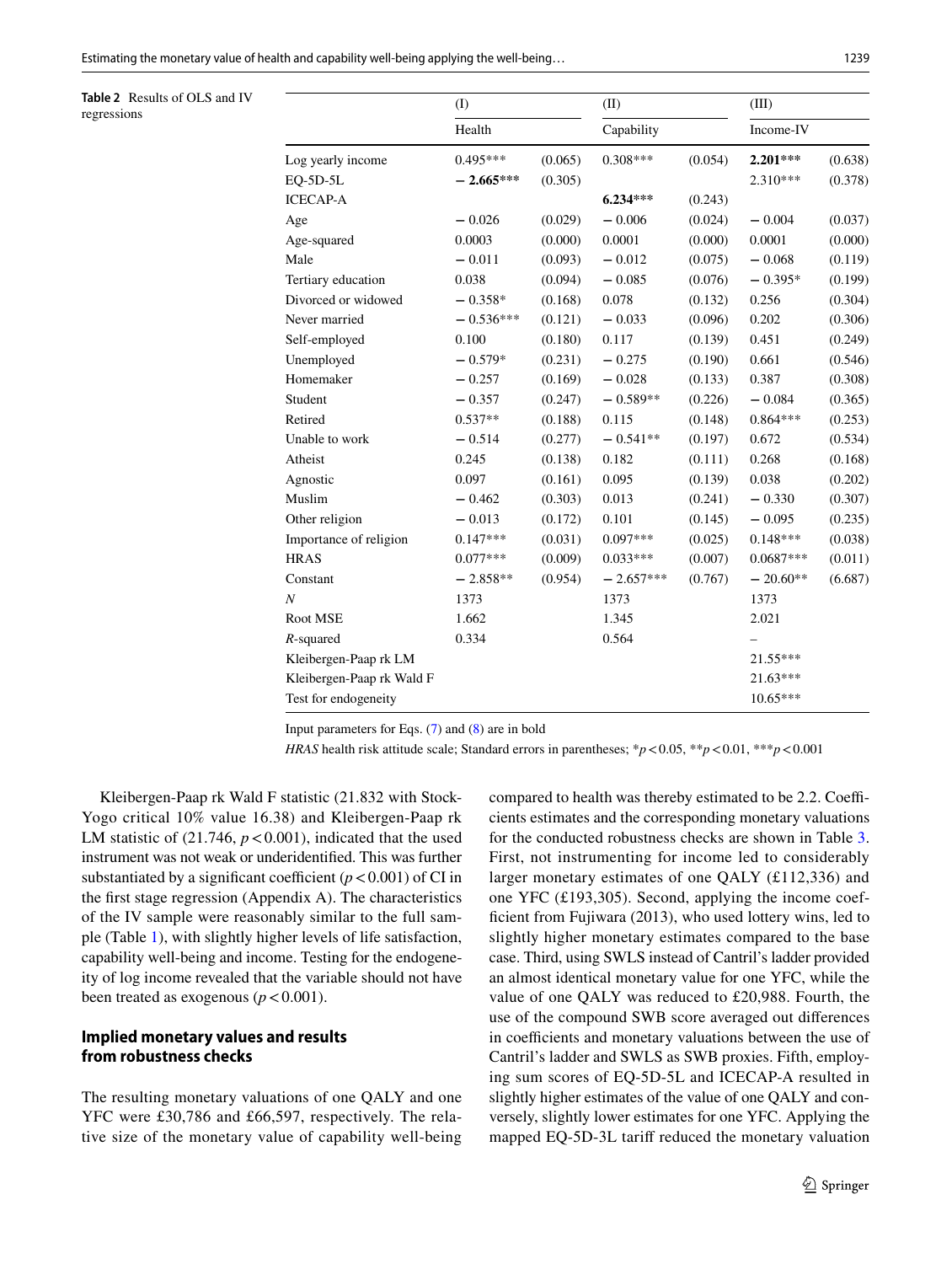|                                                       |           |               | Table 3 Base case monetary estimates and robustness to alternation                        |                        | ive specifications                                                                                                               |                         |                            |                        |                               |        |
|-------------------------------------------------------|-----------|---------------|-------------------------------------------------------------------------------------------|------------------------|----------------------------------------------------------------------------------------------------------------------------------|-------------------------|----------------------------|------------------------|-------------------------------|--------|
|                                                       | Base case | $\frac{N}{N}$ | IV Fujiwara <sup>a</sup>                                                                  | $\text{SWLS}^\text{b}$ | Compound SWB <sup>c</sup>                                                                                                        | Sum scores <sup>d</sup> | EQ5D-3L tariff Mean income |                        | Increment 0.05 Increment 0.20 |        |
| Coefficients                                          |           |               |                                                                                           |                        |                                                                                                                                  |                         |                            |                        |                               |        |
| Log income                                            | 2.201     | 0.495         | 1.103                                                                                     | 2.633                  | 2.417                                                                                                                            | 2.255                   | 2.197                      | Base case coefficients |                               |        |
| EQ-5D-5L                                              | 2.665     | 2.665         | 1.599                                                                                     | 2.131                  | 2.398                                                                                                                            | 2.858                   | 2.179<br>6.234             |                        |                               |        |
| ICECAP-A                                              | 6.234     | 6.234         | 3.740                                                                                     | 7.488                  | 6.861                                                                                                                            | 5.881                   |                            |                        |                               |        |
| Value in $\pounds$                                    |           |               |                                                                                           |                        |                                                                                                                                  |                         |                            |                        |                               |        |
| <b>IOALY</b>                                          | 30,786    | 112,336       | 36,431                                                                                    | 20,988                 | 25,498                                                                                                                           | 32,141                  | 25,487                     | 43,149                 | 31,717                        | 29,031 |
| 1YFC                                                  | 66,597    | 193,305       | 77,651                                                                                    | 66,828                 | 66,723                                                                                                                           | 61,979                  | 66,597                     | 93,343                 | 71,305                        | 58,384 |
| Rel. size                                             | 2.2       |               |                                                                                           | 32                     | 2.6                                                                                                                              | $\overline{6}$          | $2.6\,$                    | 2.2                    | 2.2                           | 2.0    |
| All reported coefficients significant on the 1% level |           |               |                                                                                           |                        |                                                                                                                                  |                         |                            |                        |                               |        |
|                                                       |           |               |                                                                                           |                        | <sup>a</sup> Income coefficient from Fujiwara et al. (2013) [26], other coefficients from reruming regressions with rescaled SWB |                         |                            |                        |                               |        |
|                                                       |           |               | <sup>b</sup> Rescaled from 0 to 10, instrument passes under- and weak identification test |                        |                                                                                                                                  |                         |                            |                        |                               |        |

of one QALY to £25,487. In the last three robustness tests, the income model had to be recalculated. As in the base case, the instrument passed under- and weak identifcation tests. Seventh, replacing median income by mean income increased the valuations to £43,149 and £93,343, respec tively. Altering the imposed incremental change of 0.1 index points to 0.05 reduced the monetary estimates slightly while imposing a 0.2 incremental change led to higher estimates compared to the base case. Throughout model alterations, the monetary equivalent value of one YFC exceeded that of one QALY by a factor of around two, with the robustness check utilising SWLS as SWB proxy as an outlier.

# **Discussion**

#### **Findings and related literature**

Applying the well-being valuation method, we obtained a frst estimate of the monetary value of ICECAP-A-derived capability well-being for the UK. We furthermore calcu lated the monetary value of health and were able to com pare the valuations of one QALY and one YFC directly. The empirical challenge inherent to the chosen approach is the endogeneity of income, which we tried to overcome using whether a household holds contents insurance as an instrument for income. In the base case model specifcation, this yielded monetary valuations of £30,786 for one QALY and £66,597 for one YFC, corresponding to a ratio of 2.2. The conducted robustness checks produced relative magnitudes of these monetary valuations ranging from 1.7 to 2.6.

The calculated monetary value of a QALY lies within the range of estimates from the international willingness to pay literature, which on aggregate produced a trimmed mean and median estimate of £63,777 and £20,834 (in 2010 lb) [\[19](#page-8-5)]. UK specifc estimates from Mason et al. (2009) and Baker et al. (2010) ranged from £24,219 to £70,896 and £16,000 and £24,805 (in 2010 lb), respectively  $[51, 52]$  $[51, 52]$  $[51, 52]$ . In the only other application of the well-being valuation method for this purpose to date, the monetary value of one QALY in Aus tralia was estimated to be A\$42,250 (£20,797) and A\$67,022 (£32,990) for short and long-term health gains using 2015 prices [[41\]](#page-8-27). The relative size of the reported monetary value of well-being (A\$112,000 or £55,130) compared to one QALY was 1.7, not dissimilar to what we observed in our analysis.

# **Limitations**

cUnweighted average of Cantril's ladder and SWLS as SWB proxy, instrument passes under- and weak identifcation test

 $\overline{\mathbf{e}}$ 

Unweighted average of Cantril's ladder and SWLS as SWB proxy, instrument passes under- and weak identification test

dEQ-5D-5L and ICECAP-A sum scores scaled from 0 to 1

<sup>d</sup>EQ-5D-5L and ICECAP-A sum scores scaled from 0

<span id="page-5-0"></span>Although our results appear to have some face validity and are reasonably robust to model specifcations, we need to acknowledge several limitations. On a more conceptual level, the chosen approach relies on the assumption that SWB is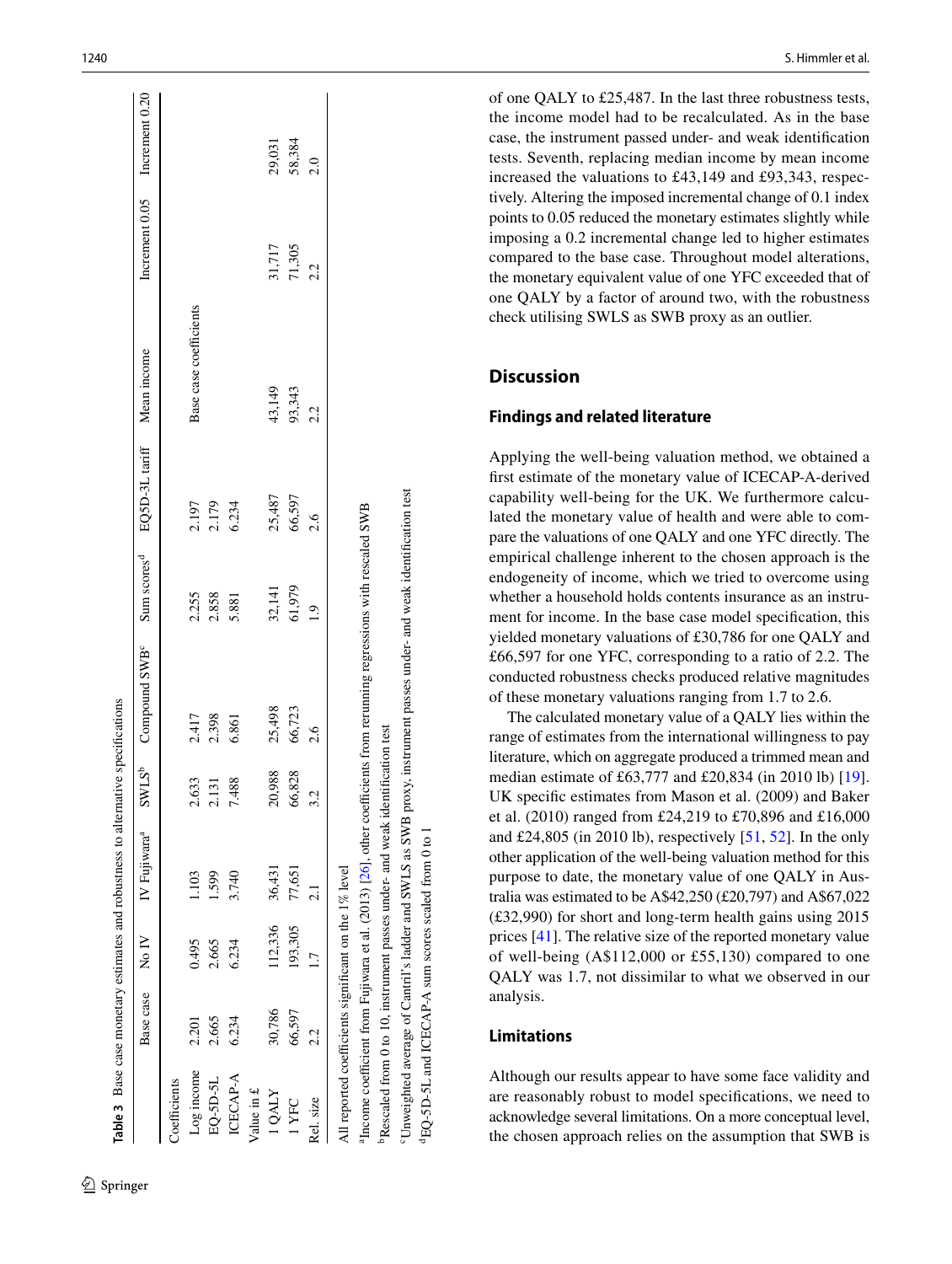an appropriate proxy for individuals' utility. This may be a strong assumption, as SWB (or happiness) is not the only thing that people care about and preferences outside of SWB maximisation exist [[21](#page-8-7)]. Nevertheless, based on the fndings from subjective well-being research, as for example summarised by Diener et al. (2018) [\[53](#page-9-3)], we argue that SWB matters enough to be able to use it as a proxy for welfare. At the same time, we must acknowledge that the validity and reliability of SWB measures have been questioned before. These concerns were addressed in detail for example by Veenhoven (2012) [[54](#page-9-4)]. What we can infer from our own analysis, is that the choice of SWB instrument does have an impact on the monetary estimates (Table [3\)](#page-5-0), although observed diferences were not substantial. The SWLS appears to capture a diferent part of SWB than Cantril's ladder does. Difering results are likely a consequence of the SWLS containing two questions, which are more related to the past ("So far I have gotten the important things I want in life" and "If I could live my life over, I would change almost nothing"), while Cantril's ladder only asks about SWB at present, which is more consistent with the present based well-being valuation approach [\[47](#page-8-33)]. The well-being valuation literature so far does not provide guidance on the appropriateness of one- or multi-dimensional SWB measures, or the use of a composite of both. This should be examined in future research.

A further limitation is that we had to deviate from the intended three-stage well-being valuation approach in two ways [\[21](#page-8-7), [26\]](#page-8-12): First, including control variables in order to prevent omitted variable bias conficts with the idea of using total causal efects in calculating the monetary valuations as outlined before [\[21](#page-8-7)]. In the analysis by Fujiwara (2013), the difference in unemployment coefficients between a model without any covariates and a model controlling for several variables was minimal  $(-0.441$  and  $-0.436)$ . Removing all control variables from models (I) to (III) generated monetary estimates for one QALY and one YFC of £33,914 and £63,156, respectively, close to the base case estimates. Second, and potentially more problematic, we assumed exogeneity of both health and capability well-being due to the lack of suitable instruments. When health was instrumented in a previous analysis, the estimated impact of a change in health decreased slightly [\[30](#page-8-16)]. Assuming this would also hold in our context, our monetary valuations represent overestimations.

It is furthermore inherently difficult to demonstrate that the used income instrument (contents insurance) satisfes the exclusion restriction assumption. In the second robustness check, we employed the log-income coefficient of Fujiwara (2013) for the UK, as an external reference point, after basing the analysis on the same SWB scale [[26\]](#page-8-12). While not without limitations, his estimate, based on large scale panel data and exploiting random income shocks like lottery wins, can be considered as close to causal estimates as it gets when using non-experimental data. The reported logincome coefficient of  $1.103$  is comparable to the estimate we obtained when repeating the analysis on the same SWB scale of 1.321. Monetary estimates increased by around 20% (Table [3](#page-5-0)). Judging from this comparison, it appears that our instrument performs reasonably well.

The extent to which our results are generalisable to the general UK population is unclear, as our sample did not include individuals aged 65 and above. Previous research suggests that functional limitations and social functioning, which are more related to the ICECAP-A, could be more relevant to the elderly than typical health dimensions, like morbidities or pain [[55\]](#page-9-5). To test this, we included an interaction term for the respective quality of life index and age to the base case models. We observed a positive and signifcant coefficient of 0.031 ( $p = 0.042$ ) for an interaction term between ICECAP-A and age, while the interaction coefficient of EQ-5D-5L and age of 0.021 was not significant  $(p=0.355)$ . This indicates that omitting the elderly may have introduced a downward bias for the value of one YFC in comparison to the value of one QALY. Furthermore, due to relying on data from online survey panels, the individuals in the sample, in general, were quite healthy, with an average EQ-5D-5L index of 0.837 (SD 0.21). We do not know how the lack of sufficient observations at the lower end of the scale infuenced our overall results. Lastly, we lacked information on the household size of respondents, which precluded the use of equivalised household income, to facilitate the comparability across household compositions [[40](#page-8-26), [41](#page-8-27)].

#### **Interpretation and implications of the results**

While the calculated values for one QALY and one YFC varied across the conducted robustness checks, their ratio fluctuated at around two. As well-being measures were designed to capture quality of life beyond health, it is explicable that the monetary value of well-being in general lies above the value of health alone. That this also holds for capability well-being could have been expected but had not yet been confirmed before.<sup>[1](#page-6-0)</sup> This information is relevant in the context of interpreting results of economic evaluations using broader outcome measures, which may be relevant in a range of interventions (from pharmaceuticals to palliative care) that have benefts not fully captured in conventional QALY measures.

The interpretation of the relative magnitude of the monetary estimates of one QALY and one YFC deserve further attention, considering that the EQ-5D-5L and the ICECAP-A are anchored on two diferent scales. The former is anchored

<span id="page-6-0"></span> $1$  At the same time, it may be more difficult to achieve similarly sized increases on these broader measures.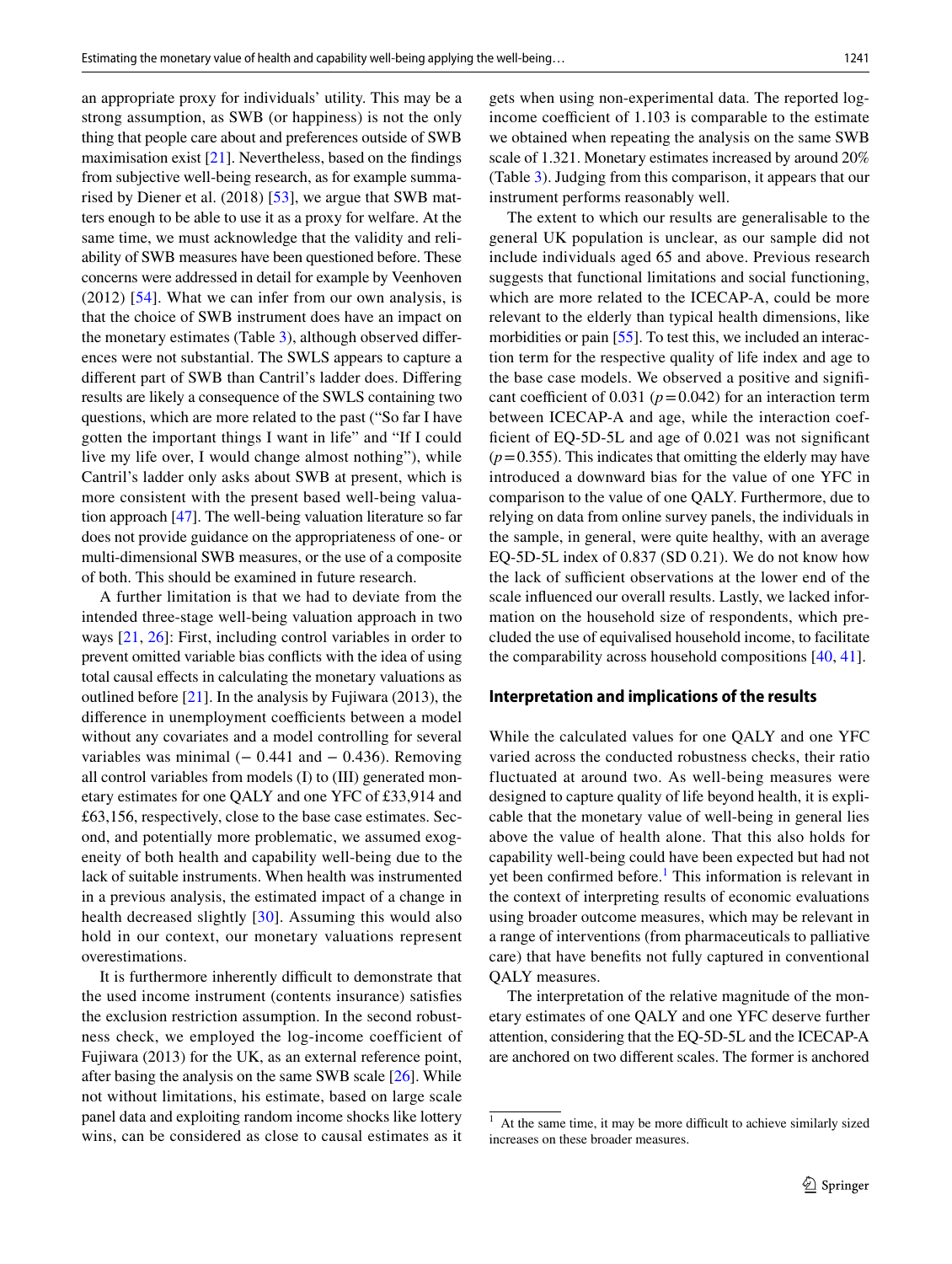on a 0 to 1, dead to full health scale, with the possibility of health states below zero [\[33](#page-8-19)]. The latter ranges from 0 to 1 for no capability to full capability, where death implies no capabilities, but no capabilities, in turn, does not necessarily imply death [[34](#page-8-20), [56](#page-9-6)]. While it is plausible that on the higher end of the scale, capabilities go beyond health on an underlying overall quality of life continuum, it is less clear on the lower end of the scale, as having no capabilities could be equivalent to death, but also lower or higher in terms of overall quality of life. This may have implications for the comparability of the monetary valuations, as the imposed incremental change in health and capability of 0.1 may represent either a larger or smaller diference in the underlying utility. Future research could investigate these issues further, for instance, by focusing on the behaviour of SWB scores at very low levels of capabilities and health.

If capability well-being, as measured by the ICECAP-A, is included in future economic evaluations in areas where a focus on health is potentially too restrictive to capture all relevant benefts of an intervention, the here presented results could give a frst indication about a cost-efectiveness threshold. In practice, ICERs calculated using ICECAP-A index values could be compared to the here estimated monetary value of a YFC. Our estimates are especially relevant for countries that relate their threshold to the societal monetary value of health or wellbeing gains, like the Netherlands [[20](#page-8-6)]. In other countries, like the UK, thresholds are conceptually more related to the marginal cost-efectiveness of current spending [\[57](#page-9-7)]. Conceptually, this limits the direct applicability of our results in the UK, while it is noteworthy that obtaining opportunity cost based monetary estimates for capability well-being seems to be a challenging task.

Future research should aim for confrming our fndings for the absolute and relative monetary valuation of capability well-being in general, either by employing alternative approaches, like willingness to pay or discrete choice experiments or by applying the well-being valuation method to other, preferably richer data sets. Prerequisite for the latter should be the availability of potential instruments for income. On a diferent note, while there are frst applications, more conceptual and theoretical work is needed about whether, when and how capability well-being should be included in health economic evaluations [[58\]](#page-9-8). One open question for example is, whether full capability or a suffcient level of capability, which was established recently, should be considered as the objective of interventions [\[59](#page-9-9)]. Nevertheless, and to conclude, the results of our analysis may be useful as a frst estimate of a threshold value for a YFC that can be used when making decisions based on economic evaluations using the ICECAP-A, or to a lesser extent, other (capability) well-being outcome measures.

**Acknowledgements** The authors thank discussants at the 5th EuHEA PhD Student-Supervisor and Early Career Researcher Conference for helpful comments on an earlier version of this paper.

**Funding** Financial support for this study was provided partly by a grant from the European Research Council (ERC) under the European Union's Horizon 2020 research and innovation programme (Grant Agreement No. 721402). The funding agreement ensured the authors' independence in designing the study, interpreting the data, writing, and publishing the report. The data used in this study is secondary use of a data collection funded through the COMPARE project funded by the European Commission under the Horizon 2020 research and innovation programme (Grant Agreement No. 643476).

**Availability of data** The data used in this study is not proprietary and can be made available upon request.

**Open Access** This article is licensed under a Creative Commons Attribution 4.0 International License, which permits use, sharing, adaptation, distribution and reproduction in any medium or format, as long as you give appropriate credit to the original author(s) and the source, provide a link to the Creative Commons licence, and indicate if changes were made. The images or other third party material in this article are included in the article's Creative Commons licence, unless indicated otherwise in a credit line to the material. If material is not included in the article's Creative Commons licence and your intended use is not permitted by statutory regulation or exceeds the permitted use, you will need to obtain permission directly from the copyright holder. To view a copy of this licence, visit<http://creativecommons.org/licenses/by/4.0/>.

## **References**

- <span id="page-7-0"></span>1. Neumann, P.J., Sanders, G.D., Russell, L.B., Siegel, J.E., Ganiats, T.G.: Cost effectiveness in health and medicine. Oxford University Press, New York (2016)
- <span id="page-7-1"></span>2. Payne, K., McAllister, M., Davies, L.M.: Valuing the economic benefts of complex interventions: when maximising health is not sufficient. Health Econ. **22**, 258–271 (2013)
- <span id="page-7-2"></span>3. Weatherly, H., Drummond, M., Claxton, K., Cookson, R., Ferguson, B., Godfrey, C., Rice, N., Sculpher, M., Sowden, A.: Methods for assessing the cost-efectiveness of public health interventions: key challenges and recommendations. Health Policy (New York) **93**, 85–92 (2009)
- <span id="page-7-3"></span>4. Coast, J.: Strategies for the economic evaluation of end-of-life care: making a case for the capability approach. Expert Rev. Pharmacoecon. Outcomes Res. **14**, 473–482 (2014)
- <span id="page-7-4"></span>5. Milte, C.M., Walker, R., Luszcz, M.A., Lancsar, E., Kaambwa, B., Ratclife, J.: How important is health status in defning quality of life for older people? An exploratory study of the views of older South Australians. Appl. Health Econ. Health Policy. **12**, 73–84 (2014)
- <span id="page-7-5"></span>6. Makai, P., Brouwer, W.B.F., Koopmanschap, M.A., Stolk, E.A., Nieboer, A.P.: Quality of life instruments for economic evaluations in health and social care for older people: a systematic review. Soc. Sci. Med. **102**, 83–93 (2014)
- <span id="page-7-6"></span>7. Sen, A.: Capability and well-being. In: Nussbaum, M.C. (ed.) The quality of life. Clarendon Press, Oxford (1993)
- <span id="page-7-7"></span>8. Al-Janabi, H., Flynn, T.N., Coast, J.: Development of a self-report measure of capability wellbeing for adults: the ICECAP-A. Qual. Life Res. **21**, 167–176 (2012)
- <span id="page-7-8"></span>9. Al-Janabi, H., Peters, T.J., Brazier, J., Bryan, S., Flynn, T.N., Clemens, S., Moody, A., Coast, J.: An investigation of the construct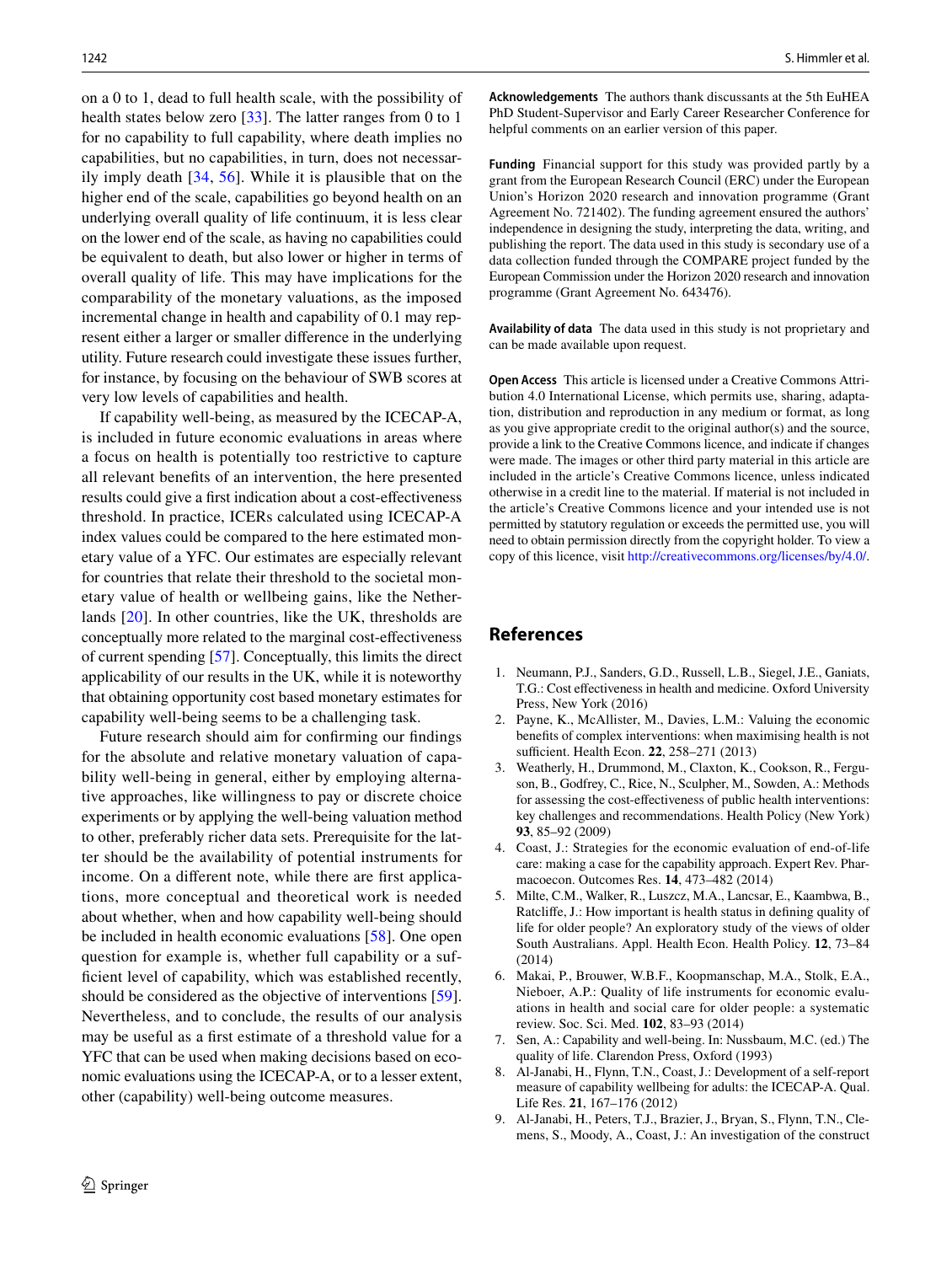validity of the ICECAP-A capability measure. Qual. Life Res. **22**, 1831–1840 (2013)

- 10. Engel, L., Mortimer, D., Bryan, S., Lear, S.A., Whitehurst, D.G.T.: An Investigation of the overlap between the ICECAP-A and fve preference-based health-related quality of life instruments. Pharmacoeconomics **35**, 741–753 (2017)
- 11. Goranitis, I., Coast, J., Day, E., Copello, A., Freemantle, N., Seddon, J., Bennett, C., Frew, E.: Measuring health and broader wellbeing benefts in the context of opiate dependence: the psychometric performance of the ICECAP-A and the EQ-5D-5L. Value Heal. **19**, 820–828 (2016)
- 12. Keeley, T., Al-Janabi, H., Nicholls, E., Foster, N.E., Jowett, S., Coast, J.: A longitudinal assessment of the responsiveness of the ICECAP-A in a randomised controlled trial of a knee pain intervention. Qual. Life Res. **24**, 2319–2331 (2015)
- 13. Mitchell, P.M., Al-Janabi, H., Byford, S., Kuyken, W., Richardson, J., Iezzi, A., Coast, J.: Assessing the validity of the ICECAP-A capability measure for adults with depression. BMC Psychiatr. **17**, 1–13 (2017)
- <span id="page-8-0"></span>14. Mitchell, P.M., Al-Janabi, H., Richardson, J., Iezzi, A., Coast, J.: The relative impacts of disease on health status and capability wellbeing: a multi-country study. PLoS ONE **10**, 1–15 (2015)
- <span id="page-8-1"></span>15. Chen, G., Ratclife, J., Kaambwa, B., McCafrey, N., Richardson, J.: Empirical comparison between capability and two healthrelated quality of life measures. Soc. Indic. Res. **140**(1), 175–190 (2017)
- <span id="page-8-2"></span>16. Keeley, T., Coast, J., Nicholls, E., Foster, N.E., Jowett, S., Al-Janabi, H.: An analysis of the complementarity of ICECAP-A and EQ-5D-3 L in an adult population of patients with knee pain. Health Qual. Life Outcomes **14**, 1–5 (2016)
- <span id="page-8-3"></span>17. Versteegh, M., Knies, S., Brouwer, W.: From good to better: New Dutch guidelines for economic evaluations in healthcare. Pharmacoeconomics **34**, 1071–1074 (2016)
- <span id="page-8-4"></span>18. Karimi, M., Brazier, J., Basarir, H.: The capability approach: a critical review of its application in health economics. Value Heal. **19**, 795–799 (2016)
- <span id="page-8-5"></span>19. Ryen, L., Svensson, M.: The willingness to pay for a quality adjusted life year: a review of the empirical literature. Health Econ. **24**, 1289–1301 (2015)
- <span id="page-8-6"></span>20. Brouwer, W., van Baal, P., van Exel, J., Versteegh, M.: When is it too expensive? Cost-efectiveness thresholds and health care decision-making. Eur. J. Heal. Econ. **20**, 175–180 (2019)
- <span id="page-8-7"></span>21. Dolan, P., Fujiwara, D.: Happiness-based policy analysis. In: Adler, M.D., Fleurbaey, M. (eds.) The Oxford handbook of well-being and public policy, pp. 1–41. Oxford University Press, Oxford (2016)
- <span id="page-8-8"></span>22. Dolan, P.: Developing methods that really do value the "Q" in the QALY. Heal. Econ. Policy Law. **3**, 69–77 (2008)
- <span id="page-8-9"></span>23. Hausman, J.: Contingent valuation: from dubious to hopeless. J. Econ. Perspect. **26**, 43–56 (2012)
- <span id="page-8-10"></span>24. Veenhoven, R.: Capability and happiness: conceptual diference and reality links. J. Soc. Econ. **39**, 344–350 (2010)
- <span id="page-8-11"></span>25. Engel, L., Bryan, S., Noonan, V.K., Whitehurst, D.G.T.: Using path analysis to investigate the relationships between standardized instruments that measure health-related quality of life, capability wellbeing and subjective wellbeing: an application in the context of spinal cord injury. Soc. Sci. Med. **213**, 154–164 (2018)
- <span id="page-8-12"></span>26. Fujiwara, D.: A general method for valuing non-market goods using wellbeing data: three-stage wellbeing valuation. Cent. Econ. Perform. Discuss. Pap. No. 1233. (2013). http://cep.lse.ac.uk/ pubs/download/dp1233.pdf
- <span id="page-8-13"></span>27. van Osch, S., Stiggelbout, A.: The development of the health-risk attitude scale. Leiden University Repository. [https://openaccess](https://openaccess.leidenuniv.nl/bitstream/handle/1887/12363/07.pdf?sequence=10) [.leidenuniv.nl/bitstream/handle/1887/12363/07.pdf?sequence=10](https://openaccess.leidenuniv.nl/bitstream/handle/1887/12363/07.pdf?sequence=10) (2007). Accessed 23 Feb 2020
- <span id="page-8-14"></span>28. Veenhoven, R.: Healthy happiness: efects of happiness on physical health and the consequences for preventive health care. J. Happiness Stud. **9**, 449–469 (2008)
- <span id="page-8-15"></span>29. Garrido, S., Méndez, I., Abellán, J.M.: Analysing the simultaneous relationship between life satisfaction and health-related quality of life. J. Happiness Stud. **14**, 1813–1838 (2013)
- <span id="page-8-16"></span>30. Brown, T.T.: The subjective well-being method of valuation: an application to general health status. Health Serv. Res. **50**, 1996– 2018 (2015)
- <span id="page-8-17"></span>31. Cantril, H.: The pattern of human concerns. Rutgers University Press, New Brunswick (1965)
- <span id="page-8-18"></span>32. Ferrer-i-Carbonell, A., Frijters, P.: How important is methodology for the estimates of the determinants of happiness?\*. Econ. J. **114**, 641–659 (2004)
- <span id="page-8-19"></span>33. Devlin, N.J., Shah, K.K., Feng, Y., Mulhern, B., van Hout, B.: Valuing health-related quality of life: an EQ-5D-5L value set for England. Health Econ. **27**, 7–22 (2018)
- <span id="page-8-20"></span>34. Flynn, T.N., Huynh, E., Peters, T.J., Al-Janabi, H., Clemens, S., Moody, A., Coast, J.: Scoring the Icecap-a capability instrument. Estimation of a UK general population tarif. Health Econ. **24**, 258–269 (2015)
- <span id="page-8-21"></span>35. Dolan, P., Peasgood, T., White, M.: Do we really know what makes us happy? A review of the economic literature on the factors associated with subjective well-being. J. Econ. Psychol. **29**, 94–122 (2008)
- <span id="page-8-22"></span>36. Fujiwara, D., Campbell, R.: Valuation techniques for social costbeneft analysis: stated preference, revealed preference and subjective well-being approaches (2011)
- <span id="page-8-23"></span>37. Steel, P., Schmidt, J., Shultz, J.: Refning the relationship between personality and subjective well-being. Psychol. Bull. **134**, 138– 161 (2008)
- <span id="page-8-24"></span>38. Schyns, P.: Income and satisfaction in Russia. J. Happiness Stud. **2**, 173–204 (2001)
- <span id="page-8-25"></span>39. Diener, E., Lucas, R.E., Oishi, S., Suh, E.M.: Looking up and looking down: weighting good and bad information in life satisfaction judgments. Personal. Soc. Psychol. Bull. **28**, 437–445 (2002)
- <span id="page-8-26"></span>40. Howley, P.: Valuing the benefts from health care interventions using life satisfaction data. Heal. Econom. Data Gr. Work. Pap. 1 (2016)
- <span id="page-8-27"></span>41. Huang, L., Frijters, P., Dalziel, K., Clarke, P.: Life satisfaction, QALYs, and the monetary value of health. Soc. Sci. Med. **211**, 131–136 (2018)
- <span id="page-8-28"></span>42. Luttmer, E.: Neighbors as negatives: relative earnings and wellbeing. Q. J. Econ. **2005**, 51 (2005)
- <span id="page-8-29"></span>43. Wooldridge, J.M.: Econometric analysis of cross section and panel data. MIT Press, Cambridge (2010)
- <span id="page-8-30"></span>44. Layard, R., Nickell, S., Mayraz, G.: The marginal utility of income. J. Public Econ. **92**, 1846–1857 (2008)
- <span id="page-8-31"></span>45. Norman, G.R., Sloan, J.A., Wyrwich, K.W.: Interpretation of changes in health-related quality of life: the remarkable universality of half a standard deviation. Med. Care. **41**, 582–592 (2003)
- <span id="page-8-32"></span>46. Baum, C., Schafer, M., Stillman, S.: ivreg2: Stata module for extended instrumental variables/2SLS, GMM and AC/HAC, LIML and k-class regression. [https://ideas.repec.org/c/boc/bocod](http://ideas.repec.org/c/boc/bocode/s425401.html) [e/s425401.html](http://ideas.repec.org/c/boc/bocode/s425401.html). Accessed 23 Feb 2020
- <span id="page-8-33"></span>47. Diener, E., Emmons, R.A., Larsen, R.J., Griffin, S.: The satisfaction with life scale. J. Pers. Assess. **49**, 71–75 (1985)
- <span id="page-8-34"></span>48. Helliwell, J.F., Barrington-Leigh, C., Harris, A., Huang, H.: International evidence on the social context of well-being. International diferences in well-being, pp. 291–327. Oxford University Press, Oxford (2010)
- <span id="page-8-35"></span>49. Van Hout, B., Janssen, M.F., Feng, Y.S., Kohlmann, T., Busschbach, J., Golicki, D., Lloyd, A., Scalone, L., Kind, P., Pickard, A.S.: Interim scoring for the EQ-5D-5L: mapping the EQ-5D-5L to EQ-5D-3L value sets. Value Heal. **15**, 708–715 (2012)